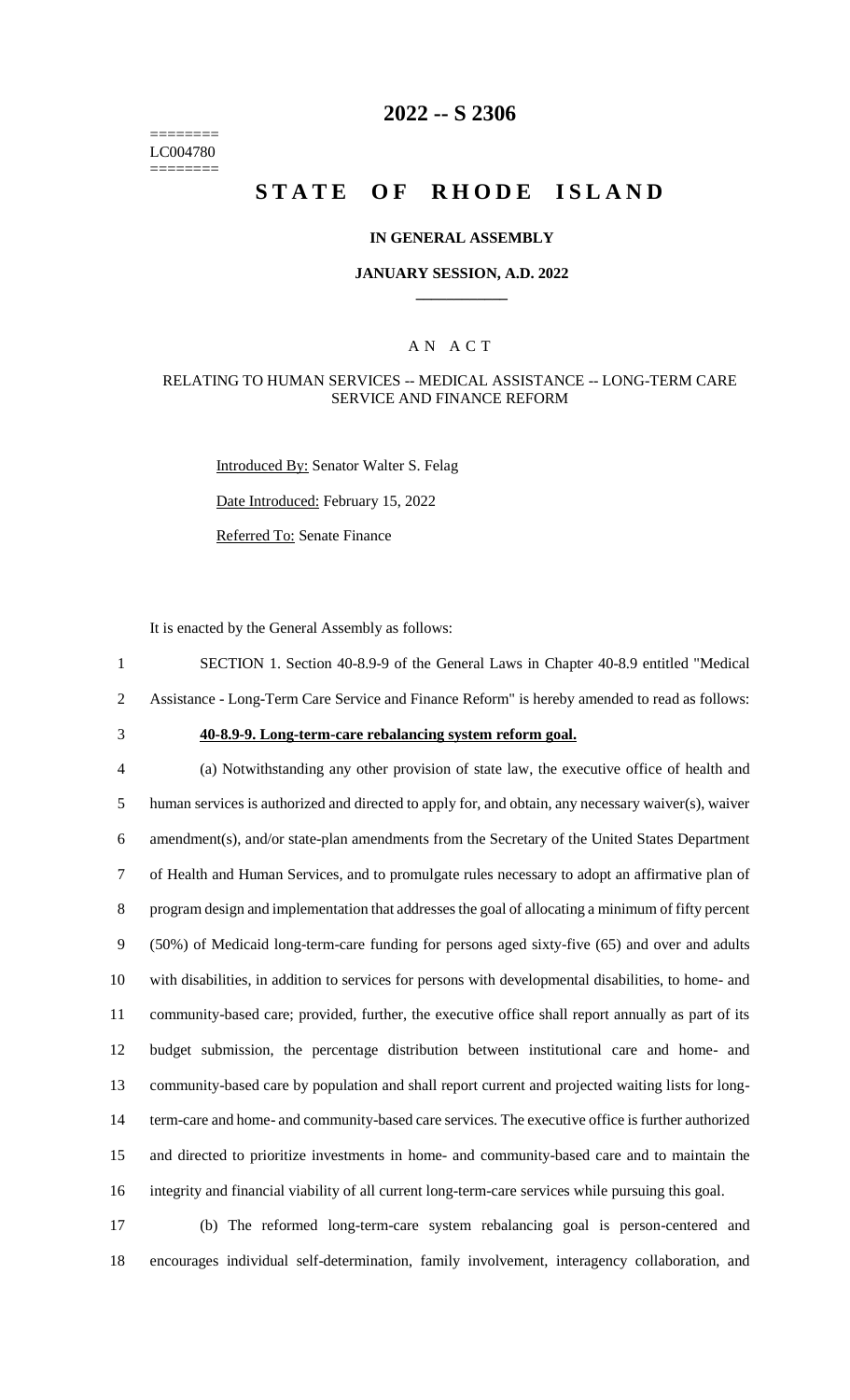individual choice through the provision of highly specialized and individually tailored home-based services. Additionally, individuals with severe behavioral, physical, or developmental disabilities must have the opportunity to live safe and healthful lives through access to a wide range of supportive services in an array of community-based settings, regardless of the complexity of their medical condition, the severity of their disability, or the challenges of their behavior. Delivery of services and supports in less-costly and less-restrictive community settings will enable children, adolescents, and adults to be able to curtail, delay, or avoid lengthy stays in long-term-care institutions, such as behavioral health residential-treatment facilities, long-term-care hospitals, intermediate-care facilities, and/or skilled nursing facilities.

 (c) Pursuant to federal authority procured under § 42-7.2-16, the executive office of health and human services is directed and authorized to adopt a tiered set of criteria to be used to determine eligibility for services. The criteria shall be developed in collaboration with the state's health and human services departments and, to the extent feasible, any consumer group, advisory board, or other entity designated for these purposes, and shall encompass eligibility determinations for long- term-care services in nursing facilities, hospitals, and intermediate-care facilities for persons with intellectual disabilities, as well as home- and community-based alternatives, and shall provide a common standard of income eligibility for both institutional and home- and community-based care. The executive office is authorized to adopt clinical and/or functional criteria for admission to a nursing facility, hospital, or intermediate-care facility for persons with intellectual disabilities that are more stringent than those employed for access to home- and community-based services. The executive office is also authorized to promulgate rules that define the frequency of re-assessments for services provided for under this section. Levels of care may be applied in accordance with the following:

 (1) The executive office shall continue to apply the level-of-care criteria in effect on June 30, 2015, for any recipient determined eligible for and receiving Medicaid-funded long-term services and supports in a nursing facility, hospital, or intermediate-care facility for persons with intellectual disabilities on or before that date, unless:

 (i) The recipient transitions to home- and community-based services because he or she would no longer meet the level-of-care criteria in effect on June 30, 2015; or

 (ii) The recipient chooses home- and community-based services over the nursing facility, hospital, or intermediate-care facility for persons with intellectual disabilities. For the purposes of this section, a failed community placement, as defined in regulations promulgated by the executive office, shall be considered a condition of clinical eligibility for the highest level of care. The executive office shall confer with the long-term-care ombudsperson with respect to the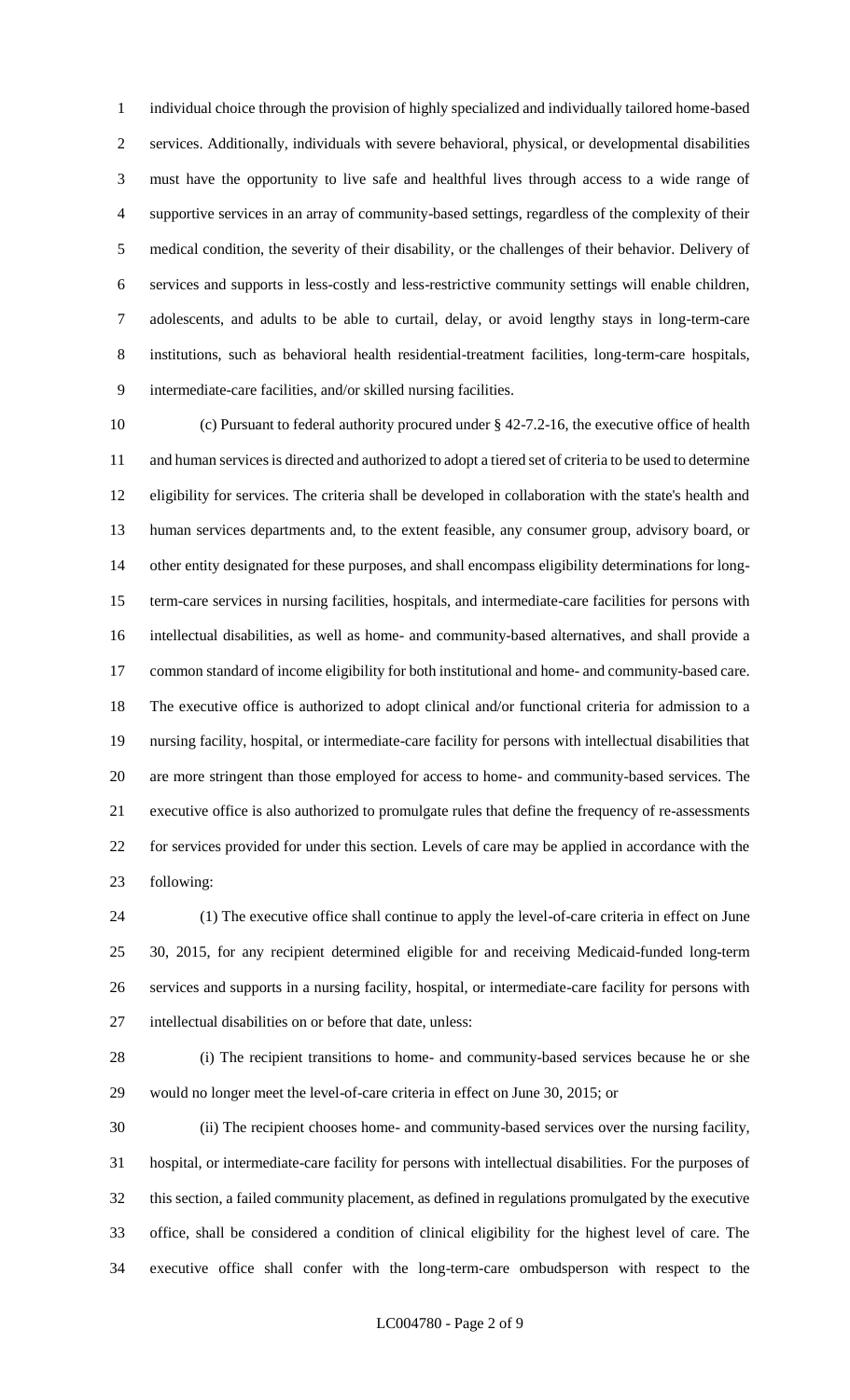determination of a failed placement under the ombudsperson's jurisdiction. Should any Medicaid recipient eligible for a nursing facility, hospital, or intermediate-care facility for persons with intellectual disabilities as of June 30, 2015, receive a determination of a failed community placement, the recipient shall have access to the highest level of care; furthermore, a recipient who has experienced a failed community placement shall be transitioned back into his or her former nursing home, hospital, or intermediate-care facility for persons with intellectual disabilities whenever possible. Additionally, residents shall only be moved from a nursing home, hospital, or intermediate-care facility for persons with intellectual disabilities in a manner consistent with applicable state and federal laws.

 (2) Any Medicaid recipient eligible for the highest level of care who voluntarily leaves a nursing home, hospital, or intermediate-care facility for persons with intellectual disabilities shall not be subject to any wait list for home- and community-based services.

 (3) No nursing home, hospital, or intermediate-care facility for persons with intellectual disabilities shall be denied payment for services rendered to a Medicaid recipient on the grounds that the recipient does not meet level-of-care criteria unless and until the executive office has:

 (i) Performed an individual assessment of the recipient at issue and provided written notice to the nursing home, hospital, or intermediate-care facility for persons with intellectual disabilities 18 that the recipient does not meet level-of-care criteria; and

 (ii) The recipient has either appealed that level-of-care determination and been unsuccessful, or any appeal period available to the recipient regarding that level-of-care determination has expired.

 (d) The executive office is further authorized to consolidate all home- and community- based services currently provided pursuant to 42 U.S.C. § 1396n into a single system of home- and community-based services that include options for consumer direction and shared living. The resulting single home- and community-based services system shall replace and supersede all 42 U.S.C. § 1396n programs when fully implemented. Notwithstanding the foregoing, the resulting single program home- and community-based services system shall include the continued funding of assisted-living services at any assisted-living facility financed by the Rhode Island housing and mortgage finance corporation prior to January 1, 2006, and shall be in accordance with chapter 66.8 of title 42 as long as assisted-living services are a covered Medicaid benefit.

 (e) The executive office is authorized to promulgate rules that permit certain optional services including, but not limited to, homemaker services, home modifications, respite, and physical therapy evaluations to be offered to persons at risk for Medicaid-funded long-term care subject to availability of state-appropriated funding for these purposes.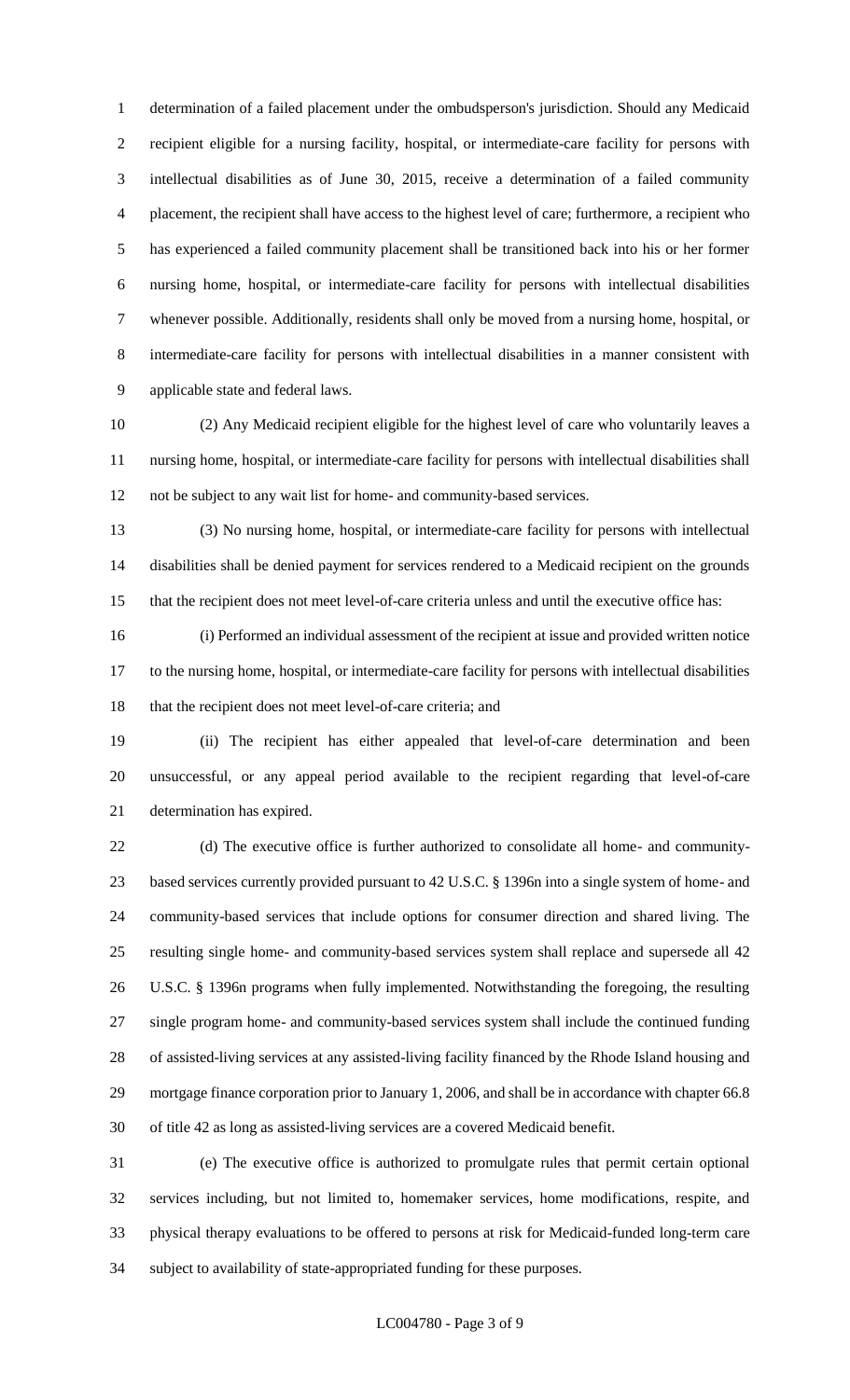(f) To promote the expansion of home- and community-based service capacity, the executive office is authorized to pursue payment methodology reforms that increase access to homemaker, personal care (home health aide), assisted living, adult supportive-care homes, and adult day services, as follows:

 (1) Development of revised or new Medicaid certification standards that increase access to service specialization and scheduling accommodations by using payment strategies designed to achieve specific quality and health outcomes.

 (2) Development of Medicaid certification standards for state-authorized providers of adult day services, excluding providers of services authorized under § 40.1-24-1(3), assisted living, and adult supportive care (as defined under chapter 17.24 of title 23) that establish for each, an acuity- based, tiered service and payment methodology tied to: licensure authority; level of beneficiary needs; the scope of services and supports provided; and specific quality and outcome measures.

 The standards for adult day services for persons eligible for Medicaid-funded long-term services may differ from those who do not meet the clinical/functional criteria set forth in § 40- 8.10-3.

 (3) As the state's Medicaid program seeks to assist more beneficiaries requiring long-term services and supports in home- and community-based settings, the demand for home-care workers has increased, and wages for these workers has not kept pace with neighboring states, leading to high turnover and vacancy rates in the state's home-care industry, the executive office shall institute a one-time increase in the base-payment rates for FY 2019, as described below, for home-care service providers to promote increased access to and an adequate supply of highly trained home- healthcare professionals, in amount to be determined by the appropriations process, for the purpose of raising wages for personal care attendants and home health aides to be implemented by such providers.

 (i) A prospective base adjustment, effective not later than July 1, 2018, of ten percent (10%) of the current base rate for home-care providers, home nursing care providers, and hospice providers contracted with the executive office of health and human services and its subordinate agencies to deliver Medicaid fee-for-service personal care attendant services.

 (ii) A prospective base adjustment, effective not later than July 1, 2018, of twenty percent (20%) of the current base rate for home-care providers, home nursing care providers, and hospice providers contracted with the executive office of health and human services and its subordinate agencies to deliver Medicaid fee-for-service skilled nursing and therapeutic services and hospice care.

(iii) A base adjustment effective, not later than July 1, 2022, of thirty-four and twenty-nine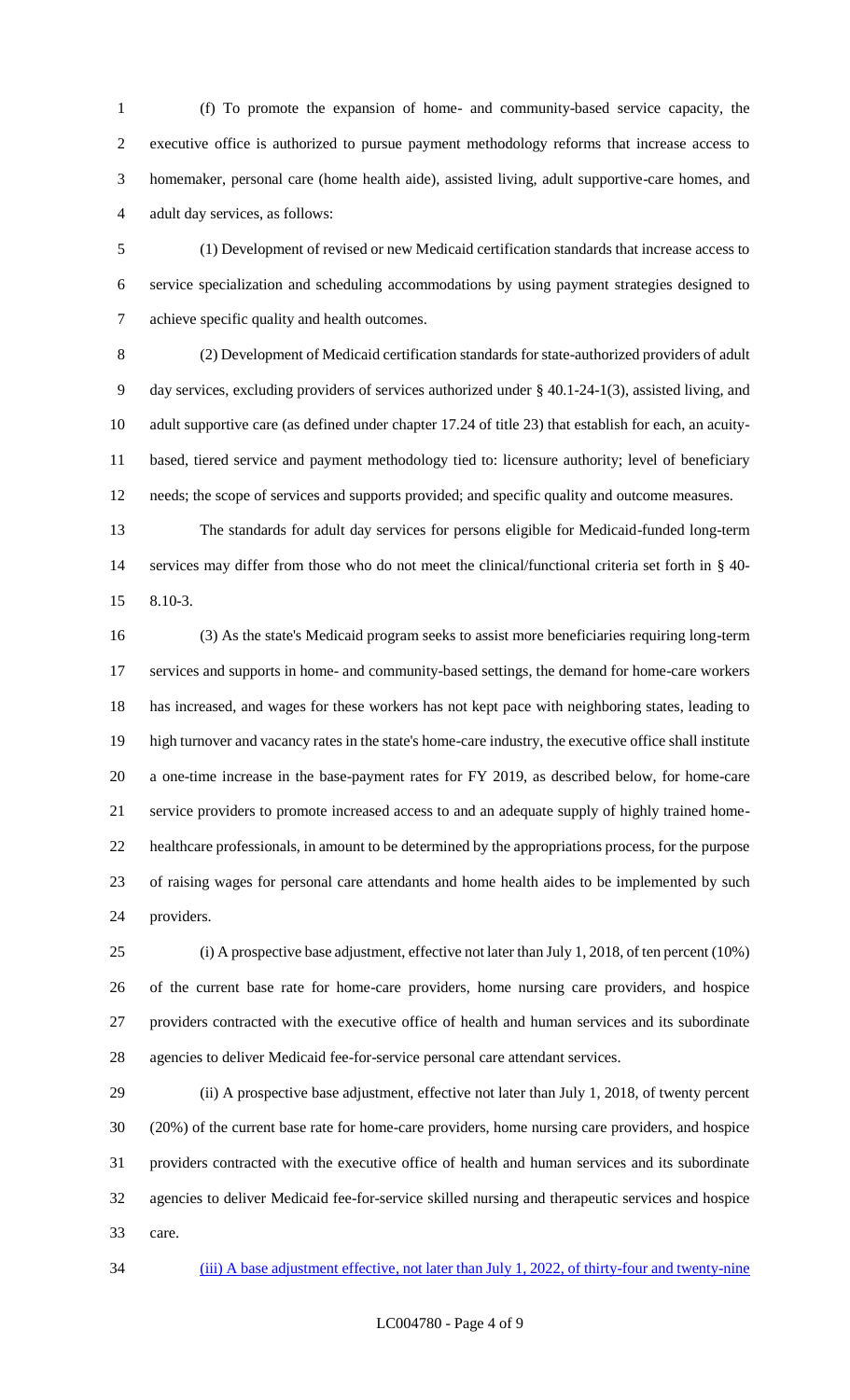1 hundredths percent (34.29%) of the current base rate for home care providers, home nursing care providers, and hospice providers contracted with the executive office of health and human services, its subordinate agencies and contractors to deliver Medicaid personal care attendant and homemaking services to beneficiaries. (iv) A base adjustment, effective on the same date as any wage increases implemented by the executive office of health and human services or within a collective bargaining agreement for any person working for a program under chapters 8.14 and 8.15 of title 40 of a multiple of one and forty-two hundredths (1.42) of the current base rate for home care providers, home nursing care providers and hospice providers contracted with the executive office of health and human services, its subordinate agencies and contractors to deliver Medicaid personal care attendant and 11 homemaking services to beneficiaries. (v) A base adjustment, effective not later than July 1, 2022, of ten percent (10%) of the 13 current base rate for home care providers, home nursing care providers and hospice providers 14 contracted with the executive office of health and human services, its subordinate agencies and contractors to deliver Medicaid personal care attendant services, skilled nursing care and 16 therapeutic services and hospice care to beneficiaries that reside in a municipality as identified by 17 the office of primary care and rural health within the department of health.

18 (vi) A base adjustment, effective not later than July 1, 2022, of ten percent (10%) of the 19 current base rate for home nursing care providers and hospice providers contracted with the 20 executive office of health and human services, its subordinate agencies and contractors to deliver 21 Medicaid skilled nursing care to beneficiaries that have tracheotomies or use ventilators.

22 (iii)(vii) Effective upon passage of this section, hospice provider reimbursement, 23 exclusively for room and board expenses for individuals residing in a skilled nursing facility, shall 24 revert to the rate methodology in effect on June 30, 2018, and these room and board expenses shall 25 be exempted from any and all annual rate increases to hospice providers as provided for in this 26 section.

 $\frac{1}{27}$  (iv)(viii) On the first of July in each year, beginning on July 1, 2019, the executive office of health and human services will initiate an annual inflation increase to the base rate for home- care providers, home nursing care providers, and hospice providers contracted with the executive office and its subordinate agencies to deliver Medicaid fee-for-service personal care attendant services, skilled nursing and therapeutic services and hospice care. The base rate increase shall be a percentage amount equal to the New England Consumer Price Index card as determined by the United States Department of Labor for medical care and for compliance with all federal and state 34 laws, regulations, and rules, and all national accreditation program requirements. All Medicaid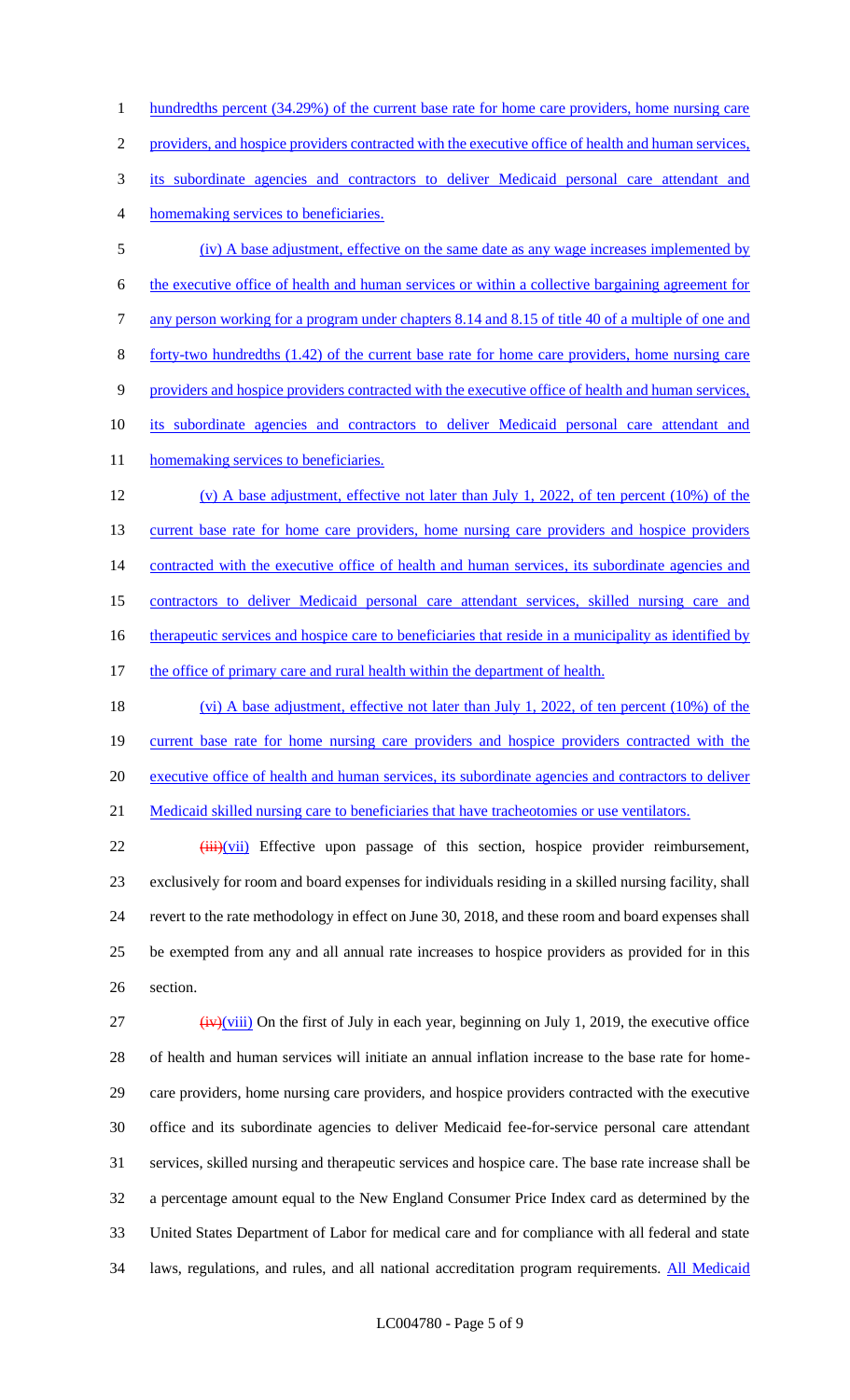1 programs operated by the executive office of health and human services, its subordinate agencies

2 and contractors shall not reimburse home care providers, home nursing care providers and hospice

3 providers less than fee-for-service rates.

 (g) As the state's Medicaid program seeks to assist more beneficiaries requiring long-term services and supports in home- and community-based settings, the demand for home-care workers has increased, and wages for these workers has not kept pace with neighboring states, leading to high turnover and vacancy rates in the state's home-care industry. To promote increased access to and an adequate supply of direct-care workers, the executive office shall institute a payment 9 methodology change, in Medicaid fee-for-service and managed care, for FY 2022, that shall be 10 passed through directly to the direct-care workers' wages who are employed by home nursing care 11 and home-care providers licensed by the Rhode Island department of health, as described below:

12 (1) Effective July 1, 2021 July 1, 2022, increase the existing shift differential modifier by 13 nineteen cents (\$0.19) to fifty percent (50%) of the base rate to account for time and a half wages 14 per fifteen (15) minutes for personal care and combined personal care/homemaker, including travel 15 time in accordance with 29 C.F.R. § 785.38.

16 (i) Employers must pass on one hundred percent (100%) of the shift differential modifier 17 increase per fifteen minute (15) unit of service to the CNAs who rendered such services. This 18 compensation shall be provided in addition to the rate of compensation that the employee was 19 receiving as of June 30, 2021. For an employee hired after June 30, 2021, the agency shall use not 20 less than the lowest compensation paid to an employee of similar functions and duties as of June 21 30, 2021, as the base compensation to which the increase is applied.

22 (ii) Employers must provide to EOHHS an annual compliance statement showing wages 23 as of June 30, 2021, amounts received from the increases outlined herein, and compliance with this 24 section by July 1, 2022. EOHHS may adopt any additional necessary regulations and processes to 25 oversee this subsection.

26 (2) Effective January 1, 2022 July 1, 2022, increase the establish a new behavioral 27 healthcare enhancement of  $$0.39$  ten percent (10%) of the current base rate per fifteen (15) minutes 28 for personal care, combined personal care/homemaker, and homemaker only for providers who 29 have at least thirty percent (30%) of their for direct-care workers (which includes certified nursing 30 assistants (CNA) and homemakers) certified in behavioral healthcare training provided by Rhode 31 Island College, the Rhode Island Partnership for Home Care or any training provider protectively 32 determined to be compliant by the executive office of health and human services.

33 (i) Employers must pass on one hundred percent (100%) of the behavioral healthcare 34 enhancement per fifteen (15) minute unit of service rendered by only those CNAs and homemakers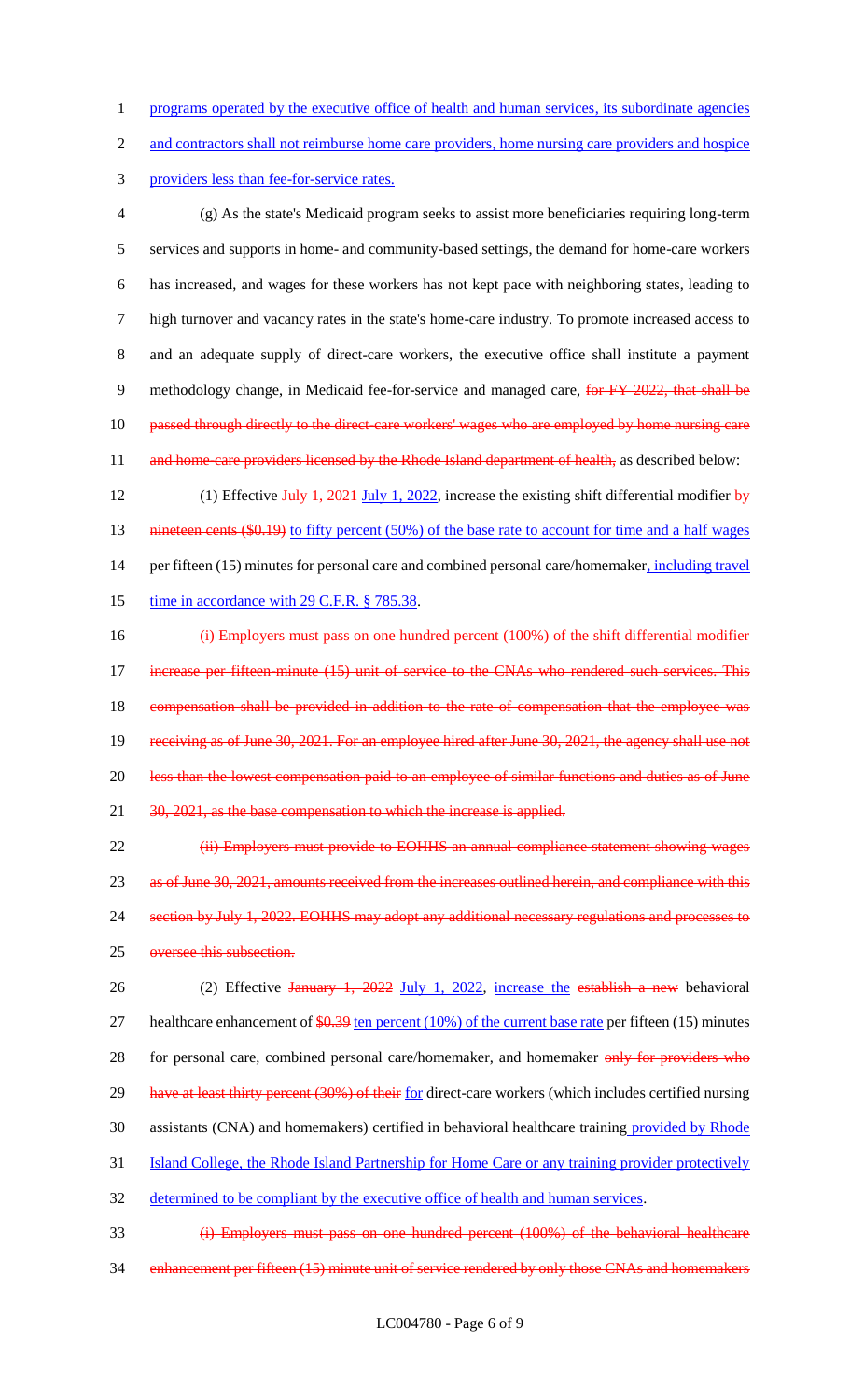1 who have completed the thirty (30) hour behavioral health certificate training program offered by 2 Rhode Island College, or a training program that is prospectively determined to be compliant per EOHHS, to those CNAs and homemakers. This compensation shall be provided in addition to the 4 rate of compensation that the employee was receiving as of December 31, 2021. For an employee hired after December 31, 2021, the agency shall use not less than the lowest compensation paid to an employee of similar functions and duties as of December 31, 2021, as the base compensation to which the increase is applied.

 (ii) By January 1, 2023, employers must provide to EOHHS an annual compliance statement showing wages as of December 31, 2021, amounts received from the increases outlined 10 herein, and compliance with this section, including which behavioral healthcare training programs 11 were utilized. EOHHS may adopt any additional necessary regulations and processes to oversee 12 this subsection.

13 (h) The executive office shall implement a reimbursement methodology for providers to 14 be compliant with U.S. Department of Labor Travel Rules for Workers in accordance with 29 15 C.F.R. § 785.38.

 $\frac{(\mathbf{h})(i)}{(\mathbf{h})(i)}$  The executive office shall implement a long-term-care-options counseling program to provide individuals, or their representatives, or both, with long-term-care consultations that shall include, at a minimum, information about: long-term-care options, sources, and methods of both public and private payment for long-term-care services and an assessment of an individual's functional capabilities and opportunities for maximizing independence. Each individual admitted to, or seeking admission to, a long-term-care facility, regardless of the payment source, shall be informed by the facility of the availability of the long-term-care-options counseling program and shall be provided with long-term-care-options consultation if they so request. Each individual who applies for Medicaid long-term-care services shall be provided with a long-term-care consultation.  $\left(\frac{1}{2}\right)(i)$  The executive office is also authorized, subject to availability of appropriation of funding, and federal, Medicaid-matching funds, to pay for certain services and supports necessary to transition or divert beneficiaries from institutional or restrictive settings and optimize their health and safety when receiving care in a home or the community. The secretary is authorized to obtain any state plan or waiver authorities required to maximize the federal funds available to support expanded access to home- and community-transition and stabilization services; provided, however, payments shall not exceed an annual or per-person amount.

 $\frac{f(x)}{f(x)}$  To ensure persons with long-term-care needs who remain living at home have adequate resources to deal with housing maintenance and unanticipated housing-related costs, the secretary is authorized to develop higher resource eligibility limits for persons or obtain any state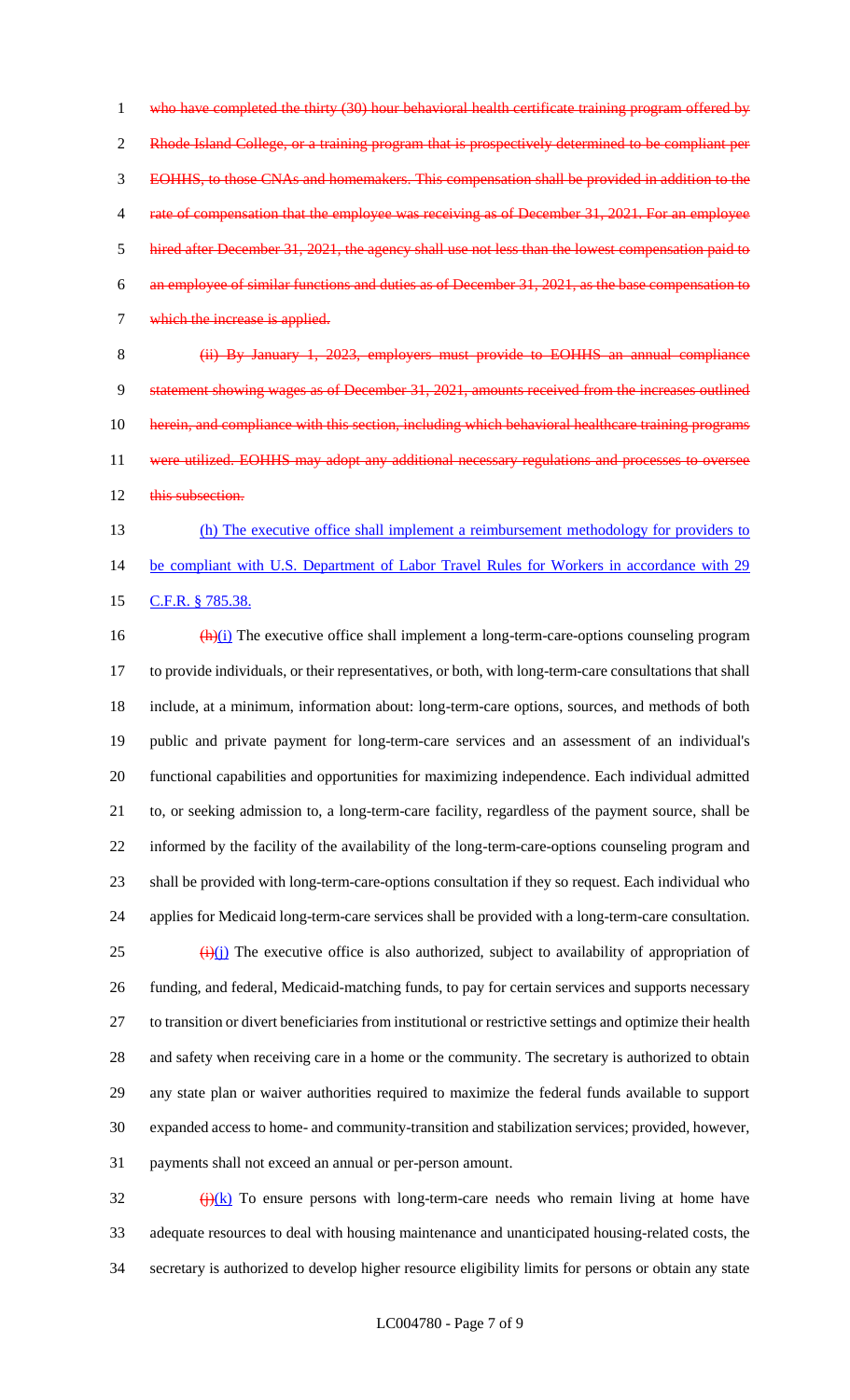- plan or waiver authorities necessary to change the financial eligibility criteria for long-term services and supports to enable beneficiaries receiving home and community waiver services to have the resources to continue living in their own homes or rental units or other home-based settings.
- $\frac{4}{x}(k)$  The executive office shall implement, no later than January 1, 2016, the following home- and community-based service and payment reforms:
- 

(1) [Deleted by P.L. 2021, ch. 162, art. 12, § 6.]

 (2) Adult day services level of need criteria and acuity-based, tiered-payment methodology; and

 (3) Payment reforms that encourage home- and community-based providers to provide the specialized services and accommodations beneficiaries need to avoid or delay institutional care.

 $\frac{(\mathrm{H})(\mathrm{m})}{(\mathrm{H})(\mathrm{m})}$  The secretary is authorized to seek any Medicaid section 1115 waiver or state-plan amendments and take any administrative actions necessary to ensure timely adoption of any new or amended rules, regulations, policies, or procedures and any system enhancements or changes, for which appropriations have been authorized, that are necessary to facilitate implementation of the requirements of this section by the dates established. The secretary shall reserve the discretion 16 to exercise the authority established under  $\S § 42-7.2-5(6)(v)$  and 42-7.2-6.1, in consultation with the governor, to meet the legislative directives established herein.

SECTION 2. This act shall take effect upon passage.

#### ======== LC004780 ========